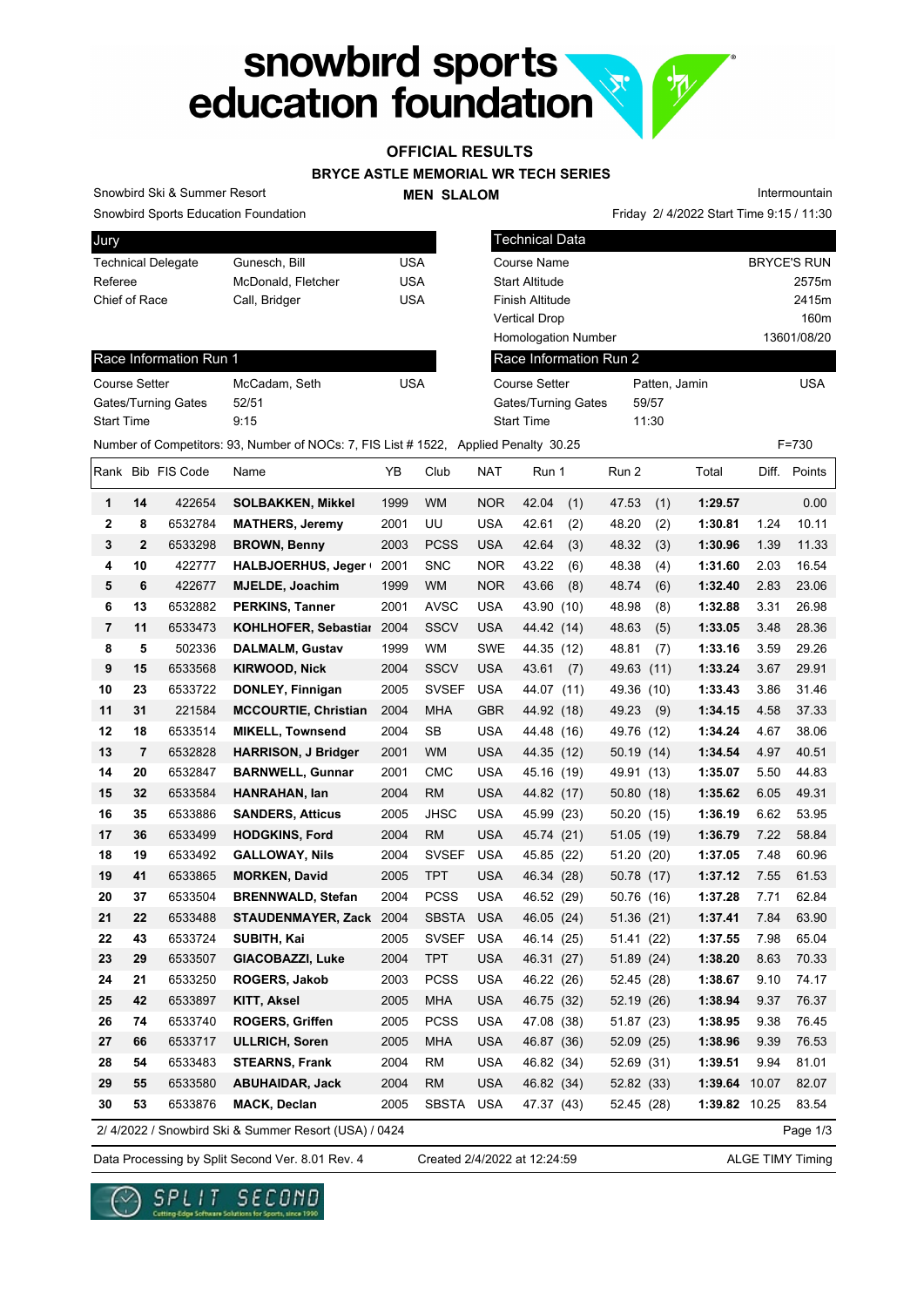# **BRYCE ASTLE MEMORIAL WR TECH SERIES MEN SLALOM OFFICIAL RESULTS**

Snowbird Sports Education Foundation Snowbird Ski & Summer Resort

Friday 2/ 4/2022 Start Time 9:15 / 11:30 Intermountain

|    |    | Rank Bib FIS Code | Name                      | YB   | Club         | <b>NAT</b> | Run 1      | Run 2       | Total                  | Diff. | Points       |
|----|----|-------------------|---------------------------|------|--------------|------------|------------|-------------|------------------------|-------|--------------|
| 31 | 47 | 6533241           | <b>SNYDER-SMITH, Owen</b> | 2003 | <b>CMAC</b>  | <b>USA</b> | 47.70 (46) | 52.36 (27)  | 1:40.06 10.49          |       | 85.49        |
| 32 | 64 | 6533570           | <b>GOODBODY, Stuart</b>   | 2004 | <b>MRT</b>   | <b>USA</b> | 47.18 (41) | 53.00 (35)  | 1:40.18 10.61          |       | 86.47        |
| 33 | 27 | 6533373           | <b>BOWER, Zac</b>         | 2003 | <b>SBSTA</b> | <b>USA</b> | 46.93 (37) | 53.55 (37)  | 1:40.48                | 10.91 | 88.92        |
| 34 | 49 | 6533026           | <b>HORSLEY, Finn</b>      | 2002 | <b>SB</b>    | <b>USA</b> | 47.57 (44) | 53.02 (36)  | 1:40.59                | 11.02 | 89.81        |
| 35 | 56 | 6533472           | <b>ROBERTS, Emmett</b>    | 2004 | <b>TPT</b>   | <b>USA</b> | 47.98 (48) | 52.64 (30)  | 1:40.62                | 11.05 | 90.06        |
| 36 | 69 | 6533917           | <b>KLING, Henry</b>       | 2005 | <b>MHA</b>   | <b>USA</b> | 48.18 (51) | 52.75 (32)  | 1:40.93                | 11.36 | 92.58        |
| 37 | 39 | 6533487           | <b>PANTELICK, Charlie</b> | 2004 | <b>SBSTA</b> | <b>USA</b> | 48.72 (57) | 52.89 (34)  | 1:41.61 12.04          |       | 98.13        |
| 38 | 61 | 6533648           | <b>FERGUSON, lain</b>     | 2004 | <b>MMST</b>  | <b>USA</b> | 48.74 (59) | 53.76 (39)  | 1:42.50 12.93 105.38   |       |              |
| 39 | 84 | 6533914           | <b>WILLIAMS, Nate</b>     | 2005 | <b>SSRT</b>  | <b>USA</b> | 48.85 (60) | 53.75 (38)  | 1:42.60 13.03 106.20   |       |              |
| 40 | 83 | 6533810           | <b>JARVIE, Max</b>        | 2005 | <b>SB</b>    | <b>USA</b> | 48.37 (53) | 54.41 (43)  | 1:42.78                |       | 13.21 107.66 |
| 41 | 52 | 6533571           | <b>STANDTEINER, Josef</b> | 2004 | <b>TPT</b>   | <b>USA</b> | 48.61 (55) | 54.18 (40)  | 1:42.79                |       | 13.22 107.74 |
| 42 | 73 | 6533574           | <b>HASSMAN, Kjetil</b>    | 2004 | <b>BSSEF</b> | <b>USA</b> | 49.30 (65) | 54.21 (41)  | 1:43.51                |       | 13.94 113.61 |
| 43 | 87 | 6533484           | <b>LOESER, Oliver</b>     | 2004 | <b>CMAC</b>  | <b>USA</b> | 49.41 (67) | 54.28 (42)  | 1:43.69 14.12 115.08   |       |              |
| 44 | 65 | 6533471           | <b>HORRIGAN, James</b>    | 2004 | <b>ASC</b>   | <b>USA</b> | 46.76 (33) | 57.64 (51)  | 1:44.40 14.83 120.87   |       |              |
| 45 | 78 | 6533257           | <b>PAVLICEK, Lucas</b>    | 2003 | <b>SB</b>    | <b>USA</b> | 49.19 (62) | 55.62 (45)  | 1:44.81  15.24  124.21 |       |              |
| 46 | 45 | 6533543           | <b>HUNT, Espen</b>        | 2004 | <b>PCSS</b>  | <b>USA</b> | 48.62 (56) | 56.38 (47)  | 1:45.00 15.43 125.76   |       |              |
| 47 | 68 | 6533586           | <b>CLAUSEN, Sam</b>       | 2004 | <b>JHSC</b>  | <b>USA</b> | 49.21 (63) | 56.64 (48)  | 1:45.85                |       | 16.28 132.68 |
| 48 | 85 | 6533729           | <b>LINDSEY, Rhett</b>     | 2005 | <b>TPT</b>   | <b>USA</b> | 49.92 (70) | 55.95 (46)  | 1:45.87                |       | 16.30 132.85 |
| 49 | 71 | 6533247           | <b>SCHLOPY, Mason</b>     | 2003 | <b>RM</b>    | <b>USA</b> | 49.62 (69) | 56.81 (49)  | 1:46.43                |       | 16.86 137.41 |
| 50 | 86 | 6533558           | LEGARZA, Caedon           | 2004 | <b>TPT</b>   | <b>USA</b> | 51.75 (76) | 54.82 (44)  | 1:46.57                |       | 17.00 138.55 |
| 51 | 26 | 6533508           | <b>HOLDAWAY, Max</b>      | 2004 | <b>SB</b>    | <b>USA</b> | 46.64 (30) | 1:00.02(55) | 1:46.66 17.09 139.28   |       |              |
| 52 | 80 | 6533561           | <b>FRANCIS, Tyler</b>     | 2004 | <b>TPT</b>   | <b>USA</b> | 49.56 (68) | 57.42 (50)  | 1:46.98 17.41 141.89   |       |              |
| 53 | 81 | 6533784           | <b>CAMPBELL, Colin</b>    | 2005 | <b>PCSS</b>  | <b>USA</b> | 50.58 (73) | 58.50 (53)  | 1:49.08                |       | 19.51 159.01 |
| 54 | 88 | 6533891           | <b>MASTERSON, Cody</b>    | 2005 | <b>SBSTA</b> | <b>USA</b> | 52.27 (77) | 58.72 (54)  | 1:50.99 21.42 174.57   |       |              |
| 55 | 93 | 6533777           | <b>MAYHEW, Brandon</b>    | 2005 | <b>SB</b>    | <b>USA</b> | 49.40 (66) | 1:01.96(56) | 1:51.36 21.79 177.59   |       |              |
| 56 | 90 | 6533813           | PETERSON, Aidan           | 2005 | <b>TPT</b>   | <b>USA</b> | 53.68 (78) | 58.12 (52)  | 1:51.80                |       | 22.23 181.18 |
| 57 | 34 | 6533748           | <b>RANTZ, Tyler</b>       | 2005 | <b>TPT</b>   | <b>USA</b> | 48.09 (49) | 1:03.93(57) | 1:52.02 22.45 182.97   |       |              |

#### **NOT PERMITTED TO START 1st RUN**

|    |         | DID NOT START 1st RUN: 1 competitor    |      |              |            |
|----|---------|----------------------------------------|------|--------------|------------|
| 89 | 6533727 | <b>PRICHARD, Campbell</b>              | 2005 | <b>RM</b>    | <b>USA</b> |
|    |         |                                        |      |              |            |
|    |         | DID NOT FINISH 1st RUN: 14 competitors |      |              |            |
| 82 | 6533719 | <b>MACUGA, Daniel</b>                  | 2005 | <b>PCSS</b>  | <b>USA</b> |
| 72 | 6533553 | <b>DOLLAR, Etienne</b>                 | 2004 |              | <b>USA</b> |
| 67 | 6533912 | <b>MCGEE, Nico</b>                     | 2005 | <b>JHSC</b>  | <b>USA</b> |
| 63 | 180934  | <b>TILANDER, Nicolas</b>               | 2004 | SVSEF        | <b>FIN</b> |
| 58 | 6533490 | <b>CULLEN, Robert</b>                  | 2004 | SVSEF USA    |            |
| 57 | 6533314 | <b>MCCOUBREY, Shaw</b>                 | 2003 | <b>SVSEF</b> | <b>USA</b> |
| 50 | 6533596 | <b>FARWIG, Jake</b>                    | 2004 | <b>MHA</b>   | <b>USA</b> |
| 40 | 6533495 | <b>KARLEN, Bjorn</b>                   | 2004 | <b>SB</b>    | <b>USA</b> |
| 38 | 6533905 | <b>WELLS, Peyton</b>                   | 2005 | <b>MHA</b>   | <b>USA</b> |
| 30 | 6533500 | <b>WASSERMAN, William</b>              | 2004 | <b>SSCV</b>  | <b>USA</b> |
| 24 | 6533307 | <b>HARPER, Colin</b>                   | 2003 | <b>BSSEF</b> | <b>USA</b> |
|    |         |                                        |      |              |            |

2/ 4/2022 / Snowbird Ski & Summer Resort (USA) / 0424

Data Processing by Split Second Ver. 8.01 Rev. 4 Created 2/4/2022 at 12:24:59 ALGE TIMY Timing

Created 2/4/2022 at 12:24:59

Page 2/3